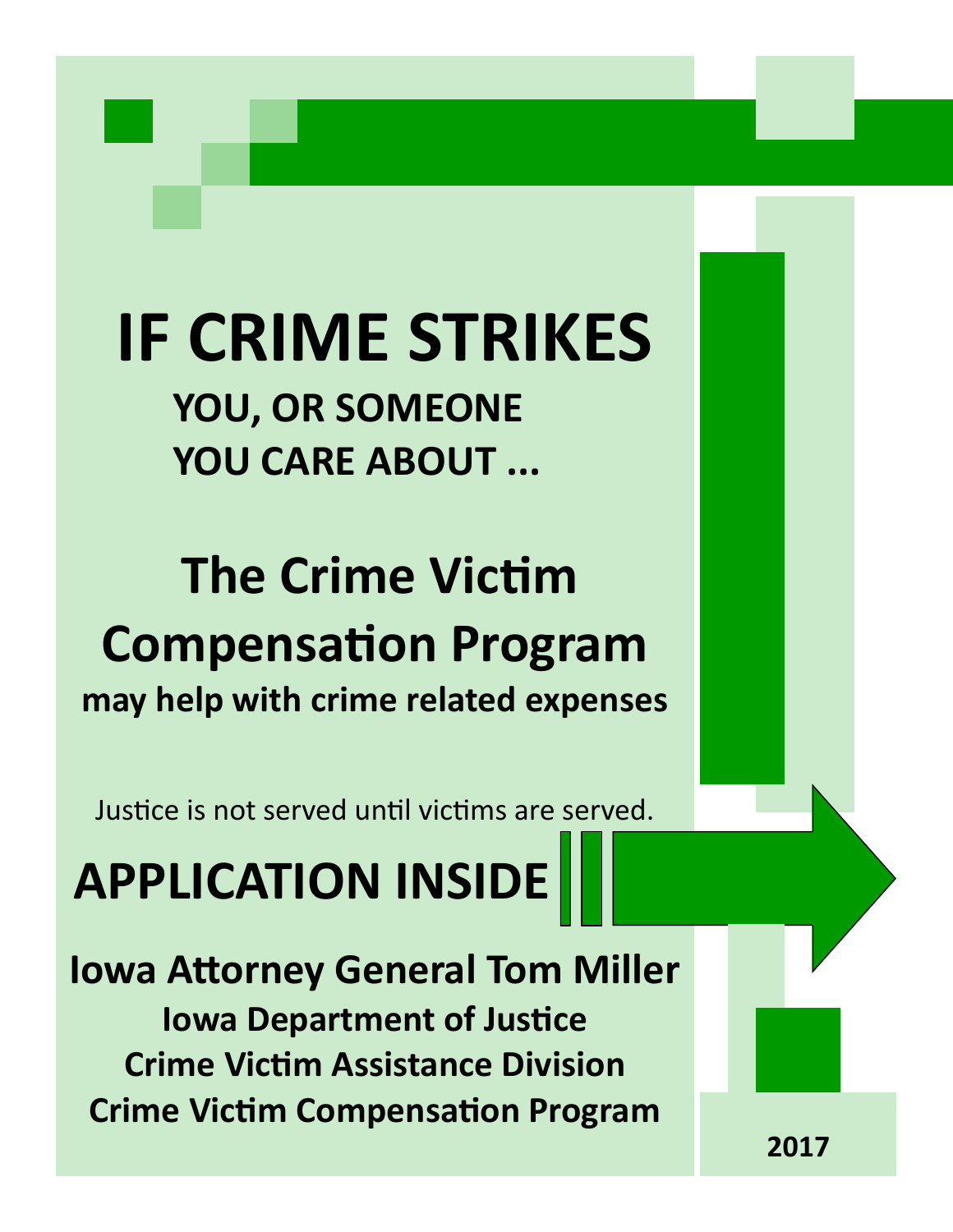# **APPLICATION FOR CRIME VICTIM COMPENSATION**

(Please PRINT CLEARLY and fill out both sides)

| 1. Crime victim and applicant's information:                                               |                                                                                                                                                                                                                                                                               |
|--------------------------------------------------------------------------------------------|-------------------------------------------------------------------------------------------------------------------------------------------------------------------------------------------------------------------------------------------------------------------------------|
|                                                                                            |                                                                                                                                                                                                                                                                               |
|                                                                                            |                                                                                                                                                                                                                                                                               |
|                                                                                            |                                                                                                                                                                                                                                                                               |
|                                                                                            |                                                                                                                                                                                                                                                                               |
|                                                                                            |                                                                                                                                                                                                                                                                               |
|                                                                                            | PARENT, GUARDIAN, OR VICTIM'S SURVIVOR                                                                                                                                                                                                                                        |
|                                                                                            | DO YOU NEED APPLICATION(S) FOR OTHER FAMILY MEMBERS OR HOUSEHOLD MEMBERS? □ YES □ NO IF YES, HOW MANY?                                                                                                                                                                        |
|                                                                                            |                                                                                                                                                                                                                                                                               |
| 2. CRIMINAL REPORT AND INVESTIGATION INFORMATION:                                          |                                                                                                                                                                                                                                                                               |
|                                                                                            |                                                                                                                                                                                                                                                                               |
|                                                                                            |                                                                                                                                                                                                                                                                               |
| ENFORCEMENT? YES NO IF YES, CRIME REPORT DATE: _________________________________           |                                                                                                                                                                                                                                                                               |
|                                                                                            |                                                                                                                                                                                                                                                                               |
|                                                                                            |                                                                                                                                                                                                                                                                               |
|                                                                                            |                                                                                                                                                                                                                                                                               |
|                                                                                            | 3. PLEASE MARK THE CRIME RELATED EXPENSES FOR WHICH THE CRIME VICTIM OR THE APPLICANT SEEKS                                                                                                                                                                                   |
| <b>COMPENSATION:</b>                                                                       |                                                                                                                                                                                                                                                                               |
| $\Box$ LOST WAGES DUE TO CRIME RELATED INJURIES $\Box$ FUNERAL AND BURIAL EXPENSES         |                                                                                                                                                                                                                                                                               |
| $\Box$ LOST WAGES TO ATTEND JUSTICE PROCEEDINGS $\Box$ CRIME SCENE CLEAN UP OF A RESIDENCE |                                                                                                                                                                                                                                                                               |
| □ VICTIM'S MEDICAL OR DENTAL EXPENSES □ REPLACEMENT OF HOME SECURITY ITEMS                 |                                                                                                                                                                                                                                                                               |
|                                                                                            | $\Box$ TRANSPORTATION/MILEAGE EXPENSES $\Box$ REPLACEMENT OF CLOTHES OR BEDDING HELD AS EVIDENCE                                                                                                                                                                              |
|                                                                                            | □ VICTIM'S COUNSELING EXPENSES □ □ CHILD OR DEPENDENT ADULT CARE EXPENSES                                                                                                                                                                                                     |
| OTHER COUNSELING EXPENSES: VICTIM'S IMMEDIATE FAMILY OR HOUSEHOLD MEMBER(S)                |                                                                                                                                                                                                                                                                               |
| <b>EMERGENCY RELOCATION</b>                                                                |                                                                                                                                                                                                                                                                               |
| 4. IF THE VICTIM LOST WAGES AS A RESULT OF THE CRIME, COMPLETE THE FOLLOWING:              |                                                                                                                                                                                                                                                                               |
|                                                                                            |                                                                                                                                                                                                                                                                               |
|                                                                                            | PHONE:_______________________ADDRESS:_________________________________CITY, STATE, ZIP: ____________________________                                                                                                                                                          |
| $\Box$ I HAVE NO INSURANCE.                                                                | 5. LIST YOUR INSURANCE COMPANY NAME, ADDRESS, AND POLICY NUMBER FOR EACH OF THESE INSURANCE TYPES:                                                                                                                                                                            |
|                                                                                            |                                                                                                                                                                                                                                                                               |
| <b>REGULATIONS.</b>                                                                        | 6. THE FOLLOWING INFORMATION ABOUT YOUR CURRENT STATUS IS NECESSARY TO COMPLY WITH FEDERAL                                                                                                                                                                                    |
|                                                                                            | 1. GENDER: $\Box$ MALE $\Box$ FEMALE $\Box$ OTHER 2. AGE: $\Box$ 0 - 12 $\Box$ 13-17 $\Box$ 18-24 $\Box$ 25-59 $\Box$ 60 & OVER<br><b>3. DISABLED:</b> $\Box$ YES $\Box$ NO 4. ETHNICITY: $\Box$ WHITE $\Box$ NATIVE AMERICAN $\Box$ AFRICAN AMERICAN $\Box$ ASIAN OR PACIFIC |
|                                                                                            | 5. REFERRED TO PROGRAM BY: OPOLICE/SHERIFF OCOUNTY ATTORNEY OMEDIA OHOSPITAL OVICTIM SERVICES                                                                                                                                                                                 |
|                                                                                            | TO APPLY ONLINE, GO TO WWW.IOWATTORNEYGENERAL.GOV AND CLICK ON "FOR CRIME VICTIMS"                                                                                                                                                                                            |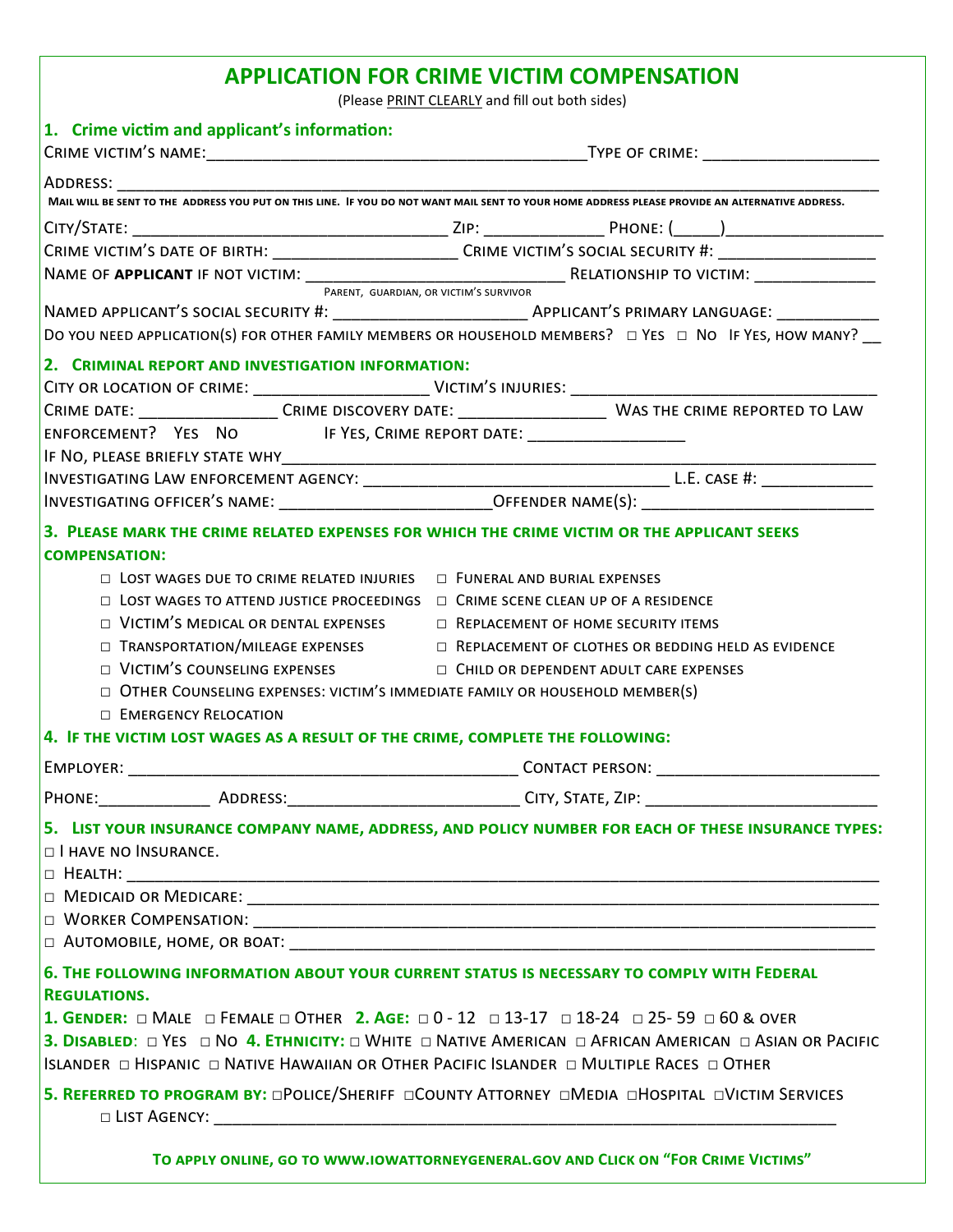POSTAGE WILL BE PAID BY ADDRESSEE

FIRST-CLASS MAIL PERMIT NO. 781 DES MOINES IA

# BUSINESS REPLY MAIL

NO POSTAGE NECESSARY IF MAILED IN THE UNITED STATES

> **A request from the public or the media for information contained in a Crime Victim Compensation application is very rare.**

**However, information on this application is public record, with the exception of your social security number. We will contact you if anyone requests information from your file.** 

**Please update your phone number and address if there is a change.** 

Thank You.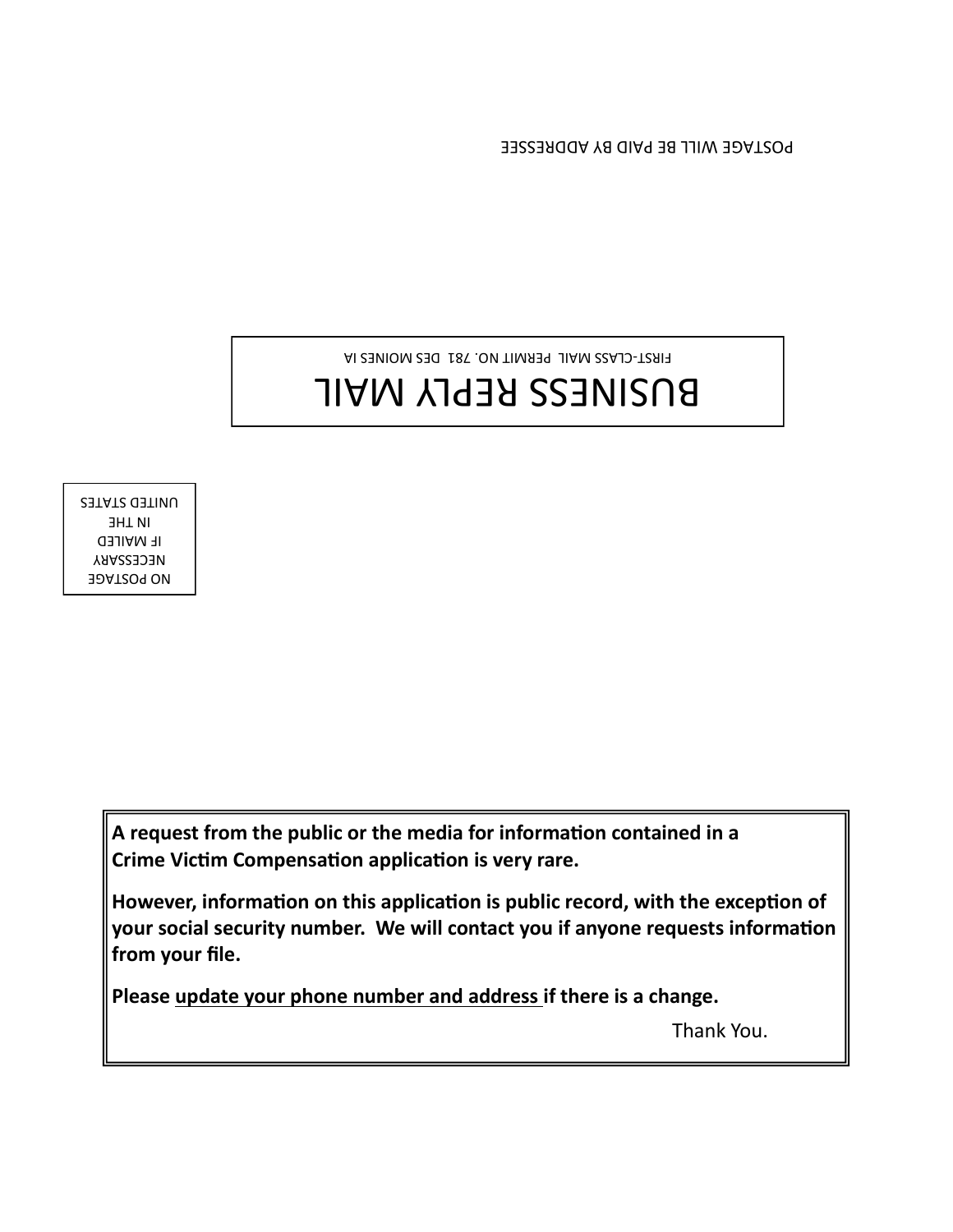### **RELEASE OF INFORMATION AND REPAYMENT AGREEMENTS SECTION 1 MUST BE SIGNED TO COMPLETE** YOUR APPLICATION FOR CRIME VICTIM COMPENSATION (CVC)

**SECTIONS 2 AND 3 MUST BE COMPLETED AND SIGNED** TO RECEIVE MEDICAL AND COUNSELING BENEFITS

(Use more paper for provider lists if necessary)

### **SECTION 1: REPAYMENT AND SUBROGATION AGREEMENT**

I understand that Iowa law requires me to repay the Crime Victim Compensation Program (CVC) if I receive any payment from the offender, a civil lawsuit, an insurance program, or another government or private agency after I receive payment from CVC for the same expenses. I also agree to notify the CVC if I have an attorney represent me in any action related to this crime. I certify the information in this application is true and correct to the best of my knowledge. I understand that with my signature I agree to all statements in this agreement.

### **X** SIGNATURE

*Applicant signature (Parent or guardian must sign if victim is a minor or dependent adult; applicant must signed if victim is deceased.)*

#### **SECTION 2: INFORMATION RELEASE**

*\_\_\_\_\_\_\_\_\_\_\_\_\_\_\_\_\_\_\_\_\_\_\_\_\_\_\_\_\_\_\_\_\_\_\_\_\_\_\_\_\_\_\_\_\_\_\_\_\_\_\_\_\_\_\_\_\_\_\_\_\_\_\_\_\_\_\_\_\_\_\_\_\_\_\_\_\_\_\_\_\_\_\_\_\_\_\_\_\_\_\_\_\_\_\_\_\_\_\_\_\_\_\_\_\_\_\_\_\_\_\_\_\_\_\_\_\_\_\_\_\_\_\_\_\_\_\_\_\_\_\_\_\_\_\_\_\_\_\_\_\_\_\_\_\_\_\_\_\_\_\_\_*

 $\mathcal{L}_\mathcal{L} = \mathcal{L}_\mathcal{L} = \mathcal{L}_\mathcal{L} = \mathcal{L}_\mathcal{L} = \mathcal{L}_\mathcal{L} = \mathcal{L}_\mathcal{L} = \mathcal{L}_\mathcal{L} = \mathcal{L}_\mathcal{L} = \mathcal{L}_\mathcal{L} = \mathcal{L}_\mathcal{L} = \mathcal{L}_\mathcal{L} = \mathcal{L}_\mathcal{L} = \mathcal{L}_\mathcal{L} = \mathcal{L}_\mathcal{L} = \mathcal{L}_\mathcal{L} = \mathcal{L}_\mathcal{L} = \mathcal{L}_\mathcal{L}$ 

|          | If known, list all providers such as doctor, clinic, hospital, dentist, ambulance, funeral home, etc. |                  |
|----------|-------------------------------------------------------------------------------------------------------|------------------|
| Provider | <b>Address, City, State, Zip</b>                                                                      | <b>Telephone</b> |

I give permission to any hospital, clinic, doctor, insurance company, employer, person, funeral home, or agency, including the University of Iowa Hospitals and Clinics, to give requested information, including medical records and test results which may include drug and alcohol and HIV  $\&$ AIDS screening and related information to the CVC Program of the Iowa Department of Justice. This release does not authorize records protected under 42 CFR, Iowa Code Chapter 228 or Iowa Code section 141A.9. This authorization is valid for information already in existence and information generated while the authorization is in effect. I understand that:

- The CVC Program will request only information needed to determine benefits for which I am eligible.
- Iowa and federal law requires the CVC Program to keep confidential all confidential information received;
- This information release is valid for one year from the date of my signature and I can cancel the release by writing to the CVC Program at any time, except that if any information has already been received and used, it is not subject to cancellation.
- A photocopy of this signed form is as valid as the original; and
- My signature gives permission for the release of all information specified in this permission form.

#### **X SIGNATURE\_\_\_\_\_\_\_\_\_\_\_\_\_\_\_\_\_\_\_\_\_\_\_\_\_\_\_\_\_\_\_\_\_\_\_\_\_\_\_\_\_\_\_\_\_\_\_\_\_\_\_\_\_\_\_ DATE\_\_\_\_\_\_\_\_\_\_\_\_\_\_\_\_\_\_\_\_\_\_\_\_\_\_\_\_\_\_\_\_**

*Applicant signature (Parent or guardian must sign if victim is a minor or dependent adult; applicant must signed if victim is deceased.)*

### **SECTION 3: MENTAL HEALTH SPECIAL MEDICAL INFORMATION RELEASE**

The CVC will keep confidential all mental health counseling , drug or alcohol treatment, HIV and AIDS screening and related information, including counseling notes.

**Disclosure Notice:** Federal and State laws specifically require that any disclosure or re-disclosure of mental health, drug/alcohol, HIV screening and AIDS related information must be accompanied by the following written statement: This information has been disclosed to you from records protected by Federal Confidentiality Rules (42 CFR Part 2). The federal rules prohibit you from making any further disclosure of this information unless disclosure is expressly permitted by the written consent of the person to whom it pertains or as otherwise permitted by 42 CFR Part 2. A general authorization for the release of medical or other information is NOT sufficient for this purpose. Federal rules restrict any use of the information to criminally investigate or prosecute any drug or alcohol abuse patient. (See also Iowa Code Chapter 228 and section 141A.9 and applicable laws.)

**If known, list all providers such as counselor, agency, hospital clinic, mental health provider, etc. Provider Address, City, State, Zip Telephone**

 I specifically authorize any hospital, clinic, doctor, insurance company, agency or mental health provider, including the University of Iowa Hospitals and Clinics, to release information to the CVC Program of the Iowa Department of Justice. I specifically authorize disclosure and re -disclosure of this information as provided in section 3 of this form. This authorization is valid for information already in existence and any information generated while authorization is in effect. I understand that:

*\_\_\_\_\_\_\_\_\_\_\_\_\_\_\_\_\_\_\_\_\_\_\_\_\_\_\_\_\_\_\_\_\_\_\_\_\_\_\_\_\_\_\_\_\_\_\_\_\_\_\_\_\_\_\_\_\_\_\_\_\_\_\_\_\_\_\_\_\_\_\_\_\_\_\_\_\_\_\_\_\_\_\_\_\_\_\_\_\_\_\_\_\_\_\_\_\_\_\_\_\_\_\_\_\_\_\_\_\_\_\_\_\_\_\_\_\_\_\_\_\_\_\_\_\_\_\_\_\_\_\_\_\_\_\_\_\_\_\_\_\_\_\_\_\_\_\_\_\_\_\_\_*  $\mathcal{L}_\mathcal{L} = \mathcal{L}_\mathcal{L} = \mathcal{L}_\mathcal{L} = \mathcal{L}_\mathcal{L} = \mathcal{L}_\mathcal{L} = \mathcal{L}_\mathcal{L} = \mathcal{L}_\mathcal{L} = \mathcal{L}_\mathcal{L} = \mathcal{L}_\mathcal{L} = \mathcal{L}_\mathcal{L} = \mathcal{L}_\mathcal{L} = \mathcal{L}_\mathcal{L} = \mathcal{L}_\mathcal{L} = \mathcal{L}_\mathcal{L} = \mathcal{L}_\mathcal{L} = \mathcal{L}_\mathcal{L} = \mathcal{L}_\mathcal{L}$ 

- The CVC Program will request only information needed to determine about CVC benefits for which I am eligible.
- This information release is valid for one year from the date of my signature and that I can cancel this release by writing to the CVC program at any time, except that if information has already been received and used it is not subject to cancellation.
- I have a right to inspect the disclosed mental health information at any time by contacting the mental health provider who has the records.
- A photocopy of this signed form is as valid as the original; and
- My signature gives permission for the release of all information specified in this permission form.

**X** SIGNATURE

*Applicant signature (Parent or guardian must sign if victim is a minor or dependent adult; applicant must signed if victim is deceased.)*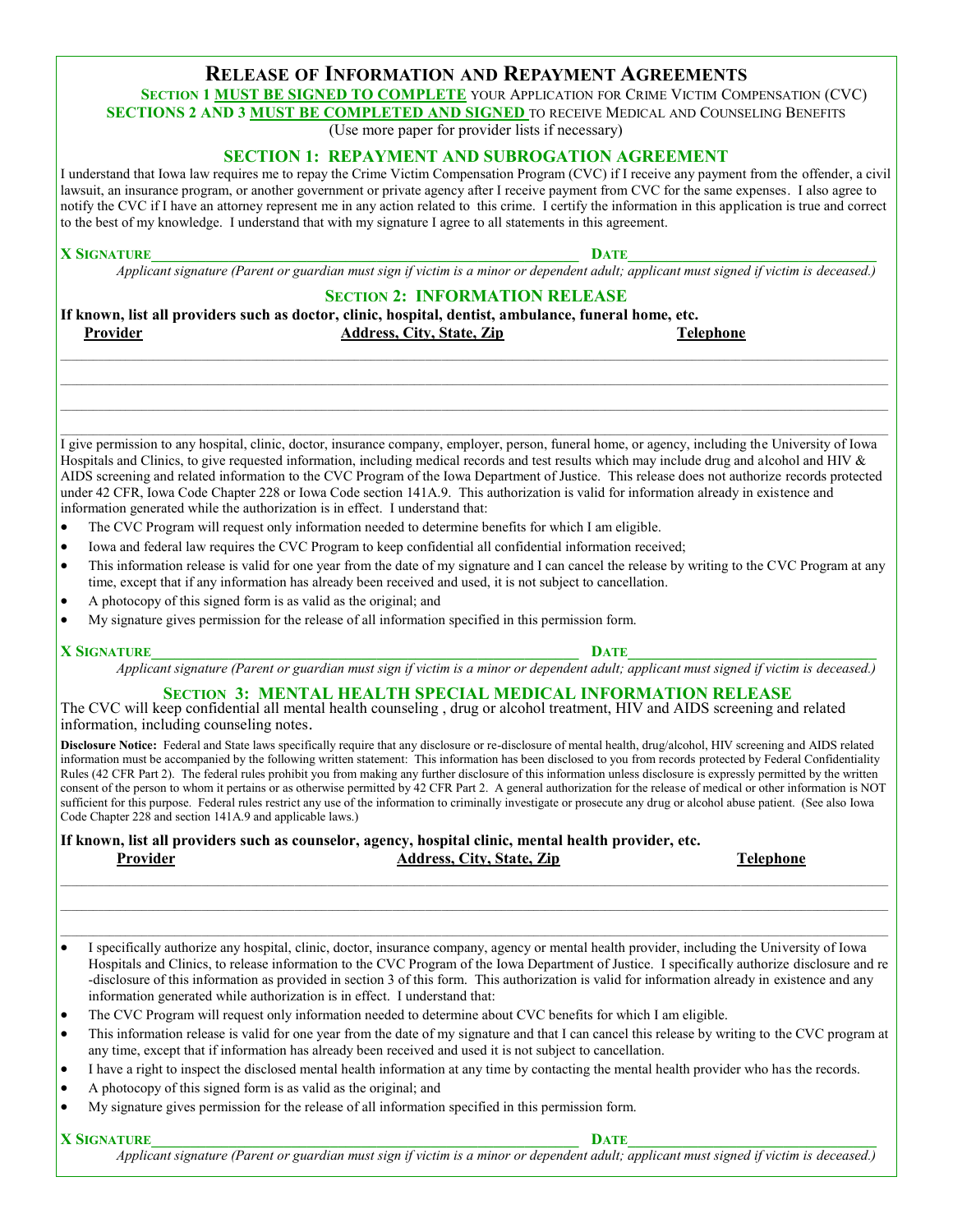# **A Message to Crime Victims From Iowa Attorney General Tom Miller**

**If you or someone you care about has suffered personal physical or emotional injury from a violent crime, contact the Crime Victim Compensation Program. The program may help you with certain out-of-pocket expenses resulting from the crime. The program can also help you find other resources to meet your crime related needs.**

**The Crime Victim Compensation Program is funded entirely with fines and penalties paid by state and federal convicted criminals. Please read this brochure to see if the program can help you, your family, or a loved one.** 

**The Crime Victim Compensation Program cannot erase the painful memories of a crime, but I hope it may ease the financial burden caused by the crime.**

> **Crime Victim Assistance Division Crime Victim Compensation Program** Lucas State Office Building, Ground Floor 321 East 12th Street Des Moines, Iowa 50319

**Phone:** 515-281-5044 Toll-Free: 1-800-373-5044 FAX 515-281-8199

**Relay Iowa:**  1-800-735-2942 TT 1-800-735-2943 VOICE

**http://www.iowaattorneygeneral.gov and Click on "For Crime Victims"**